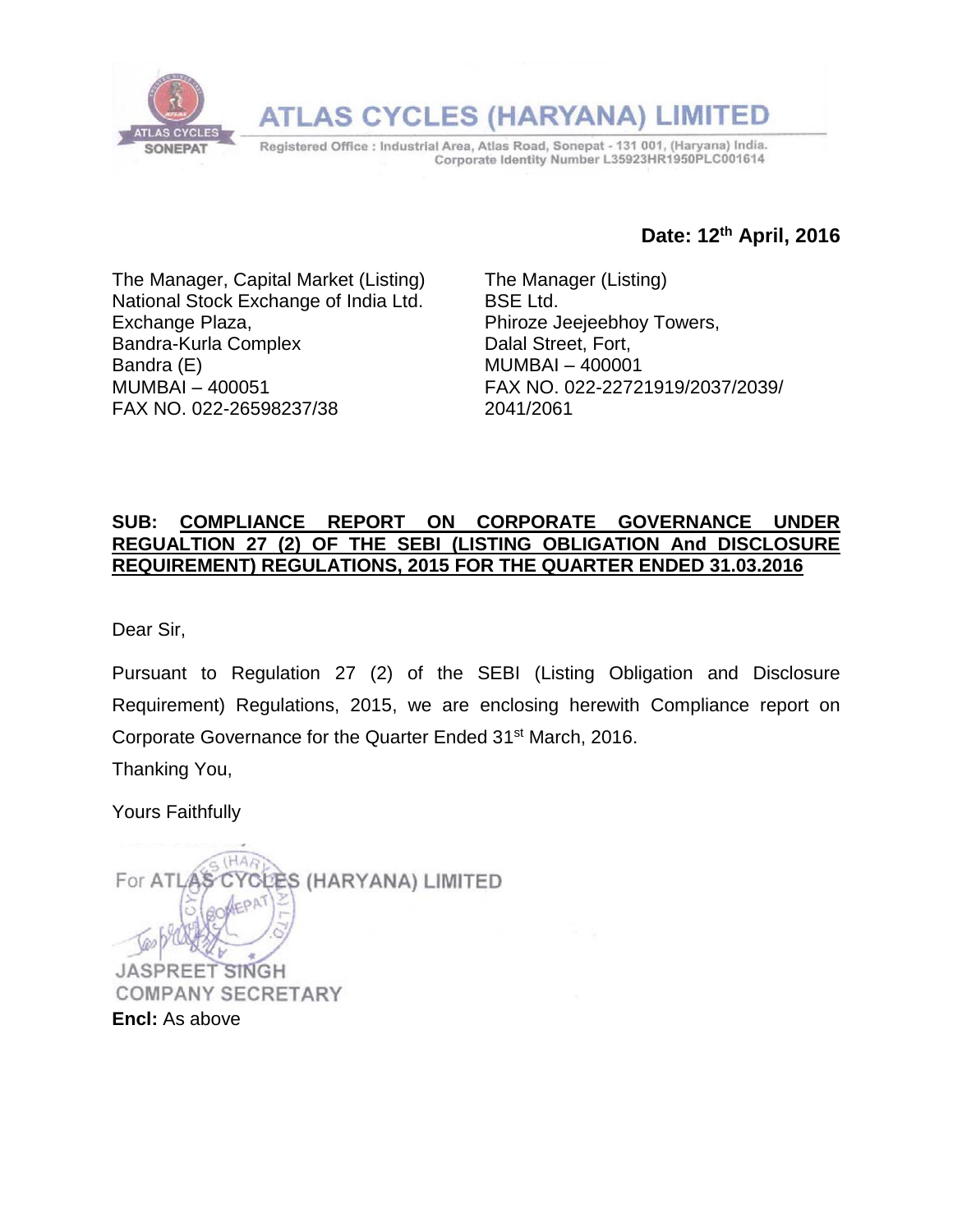

# **ATLAS CYCLES (HARYANA) LIMITED**

# **CORPORATE GOVERNANCE REPORT FOR QUARTER ENDED 31ST March 2016**

| I. Composition of Board of Directors |                            |                                  |                                                                                          |                                                              |                   |                                                                                                                                                 |                                                                                                                                                                          |                                                                                                                                                                                                 |
|--------------------------------------|----------------------------|----------------------------------|------------------------------------------------------------------------------------------|--------------------------------------------------------------|-------------------|-------------------------------------------------------------------------------------------------------------------------------------------------|--------------------------------------------------------------------------------------------------------------------------------------------------------------------------|-------------------------------------------------------------------------------------------------------------------------------------------------------------------------------------------------|
| Title<br>(Mr.<br>Ms)                 | Name of the<br>Director    | PANS & DIN                       | Category<br>(Chairperson/<br>Executive/Non<br>Executive/inde<br>pendent/Nomi<br>$nee)$ & | Date of<br>Appointment in<br>the current<br>term / cessation | Tenure<br>$\star$ | No of<br>Directorship in<br>listed entities<br>including this<br>listed entity<br>(Refer<br>Regulation<br>$25(1)$ of<br>Listing<br>Regulations) | Number of<br>memberships<br>in Audit/<br>Stakeholder<br>Committee(s)<br>including this<br>listed entity<br>(Refer<br>Regulation<br>$26(1)$ of<br>Listing<br>Regulations) | No of post of<br>Chairperson in<br>Audit/<br>Stakeholder<br>Committee held<br>in listed entities<br>including this<br>listed entity<br>(Refer<br>Regulation 26(1)<br>of Listing<br>Regulations) |
| Mr.                                  | Hira Lal Bhatia            | PAN: AAAPB2405L<br>DIN: 00159258 | Non-<br>Executive                                                                        | 31/07/1979                                                   | ---               |                                                                                                                                                 |                                                                                                                                                                          |                                                                                                                                                                                                 |
| Mr.                                  | <b>Ishwar Das</b><br>Chugh | PAN: AAIPC8075F<br>DIN: 00073257 | Executive<br>(Whole Time)<br>Director)                                                   | 31.03.2013                                                   | 5 years           |                                                                                                                                                 |                                                                                                                                                                          |                                                                                                                                                                                                 |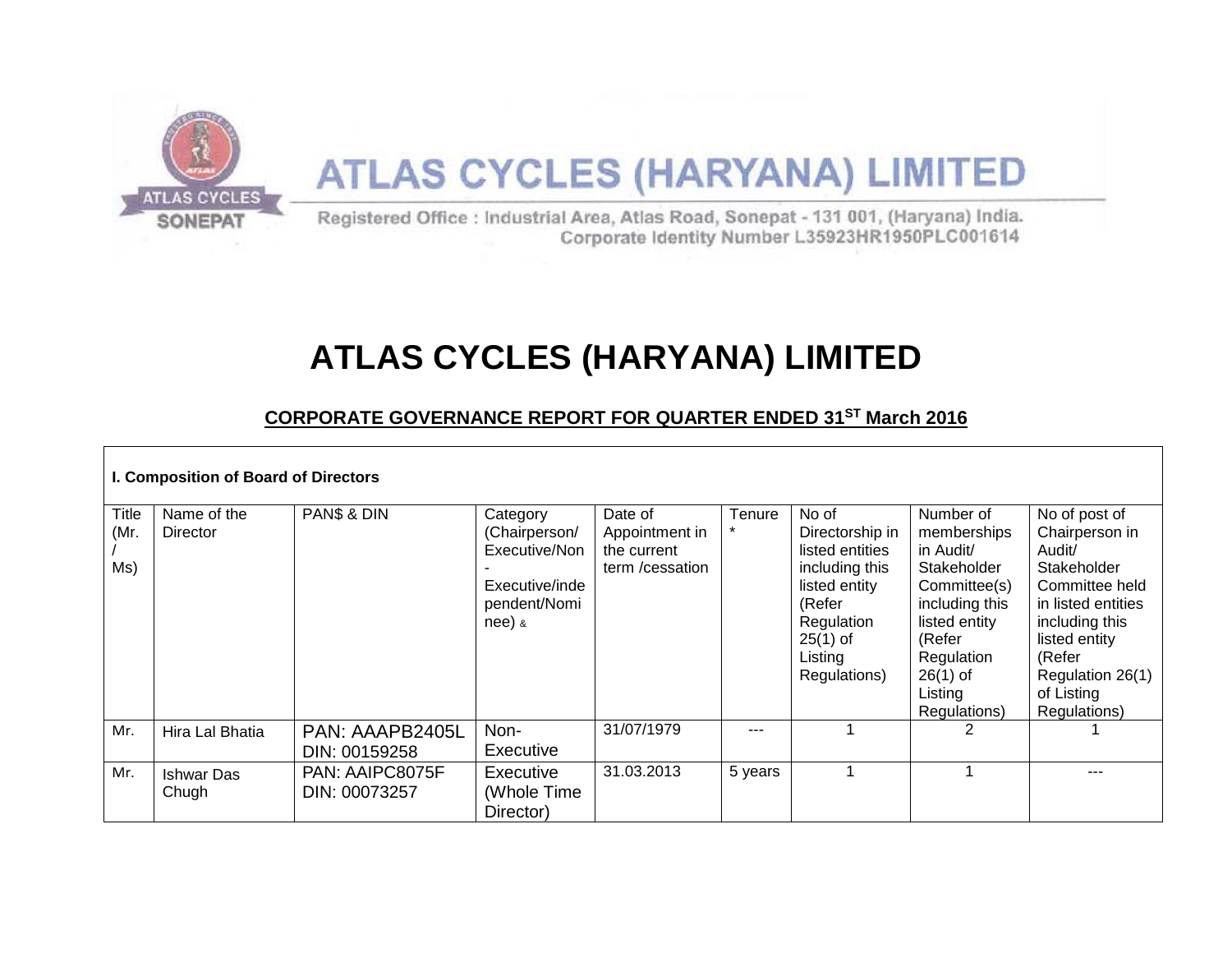| Mr. | Vikram Khosla            | PAN: AAIPK2980P<br>DIN: 01574818 | Independent             | 30.12.2014 | 5 years | $--$    |  |
|-----|--------------------------|----------------------------------|-------------------------|------------|---------|---------|--|
| Mr. | Kartik Roop Rai          | PAN: AAKPR4679N<br>DIN: 06789287 | Independent             | 30.12.2014 | 5 years | $- - -$ |  |
| Mr. | Sanjiv Kavaljit<br>Singh | PAN: AMQPS9270C<br>DIN: 00015689 | Independent             | 30.12.2014 | 5 years |         |  |
| Ms. | Veena Buber              | PAN: AANPB7684C<br>DIN: 07163537 | <b>Non</b><br>Executive | 25.03.2016 |         | $- - -$ |  |

\$PAN number of any director would not be displayed on the website of Stock Exchange

aCategory of directors means executive/non-executive/independent/Nominee. if a director fits into more than one category write all categories separating them with hyphen

\* to be filled only for Independent Director. Tenure would mean total period from which Independent director is serving on Board of directors of the listed entity in continuity without any cooling off period.

#### **II. Composition of Committees**

| Name of Committee                                                                                                                             | Name of Committee                        | Category (Chairperson/Executive/Non- |  |  |  |  |
|-----------------------------------------------------------------------------------------------------------------------------------------------|------------------------------------------|--------------------------------------|--|--|--|--|
|                                                                                                                                               | members                                  | Executive/independent/Nominee) \$    |  |  |  |  |
| 1. Audit Committee                                                                                                                            | Mr Kartik Roop Rai                       | Independent / Chairperson            |  |  |  |  |
|                                                                                                                                               | Mr. Sanjiv Kavaljit Singh<br>Independent |                                      |  |  |  |  |
|                                                                                                                                               | Mr. Hira Lal Bhatia                      | Non-Executive                        |  |  |  |  |
| 2. Nomination & Remuneration Committee                                                                                                        | Mr. Sanjiv Kavaljit Singh                | Independent / Chairperson            |  |  |  |  |
|                                                                                                                                               | Mr Kartik Roop Rai                       | Independent                          |  |  |  |  |
|                                                                                                                                               | Mr. Hira Lal Bhatia                      | Non-Executive                        |  |  |  |  |
| 3. Risk Management Committee                                                                                                                  | Mr. Hira Lal Bhatia                      | Non-Executive / Chairperson          |  |  |  |  |
|                                                                                                                                               | Mr. Ishwar Das Chugh                     | Executive / Whole Time Director      |  |  |  |  |
| 4. Stakeholders Relationship Committee'                                                                                                       | Mr. Hira Lal Bhatia                      | Non-Executive / Chairperson          |  |  |  |  |
|                                                                                                                                               | Mr. Ishwar Das Chugh                     | Executive / Whole Time Director      |  |  |  |  |
| «Category of directors means executive/non-executive/independent/Nominee. if a director fits into more than one category write all categories |                                          |                                      |  |  |  |  |
| separating them with hyphen                                                                                                                   |                                          |                                      |  |  |  |  |
|                                                                                                                                               |                                          |                                      |  |  |  |  |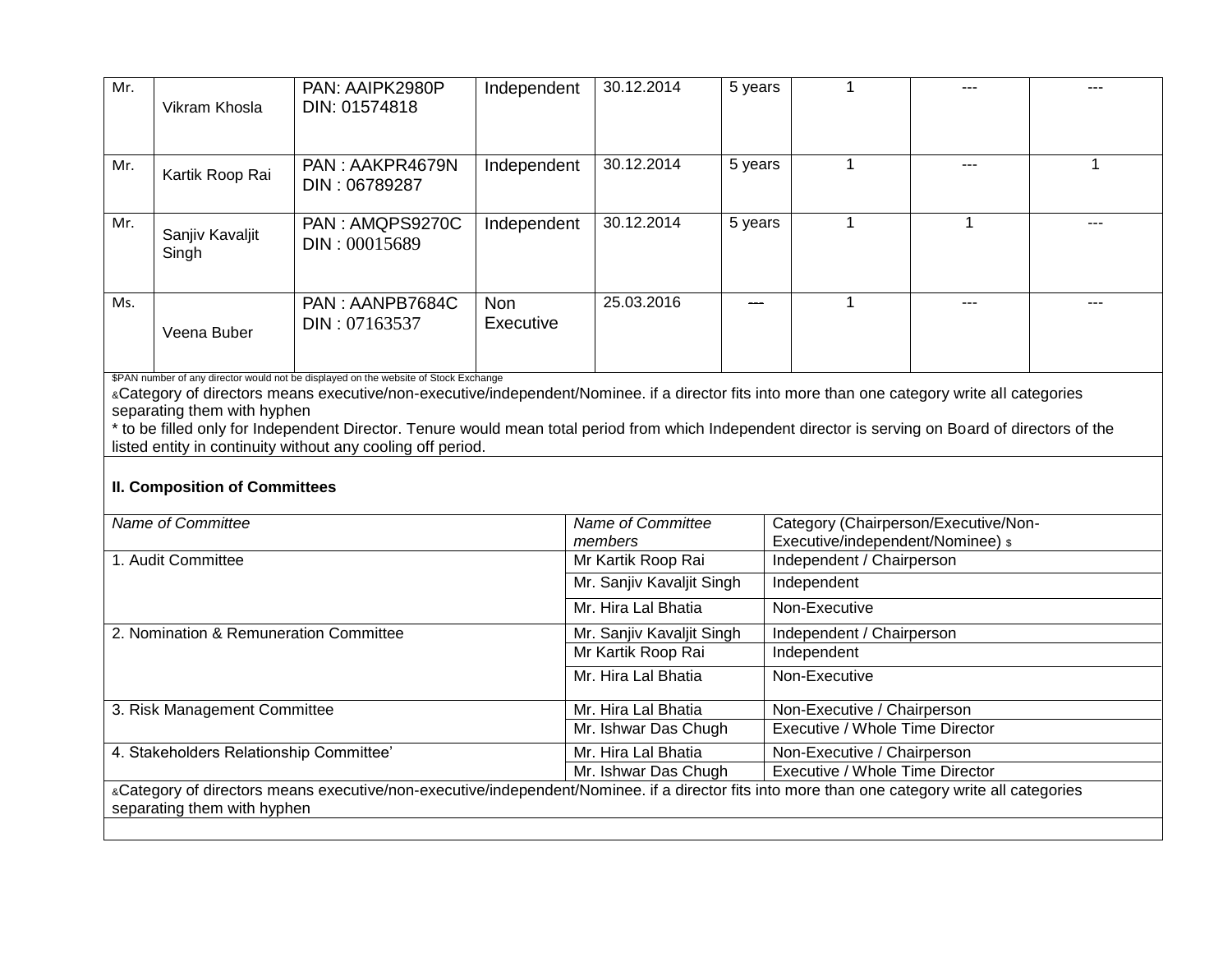| III. Meeting of Board of Directors                                                                                                                                                                                                                                                   |               |                                                            |                                      |           |                 |                                                                                                                                              |  |
|--------------------------------------------------------------------------------------------------------------------------------------------------------------------------------------------------------------------------------------------------------------------------------------|---------------|------------------------------------------------------------|--------------------------------------|-----------|-----------------|----------------------------------------------------------------------------------------------------------------------------------------------|--|
|                                                                                                                                                                                                                                                                                      |               |                                                            |                                      |           |                 |                                                                                                                                              |  |
| Date(s) of Meeting (if any) in the previous                                                                                                                                                                                                                                          |               | Date(s) of Meeting (if any) in the relevant                |                                      |           |                 | Maximum gap between any two consecutive (in                                                                                                  |  |
| quarter                                                                                                                                                                                                                                                                              |               | quarter                                                    |                                      |           | number of days) |                                                                                                                                              |  |
| 12.11.2015 and 26.12.2015                                                                                                                                                                                                                                                            |               | 12.02.2016 and 25.03.2016                                  |                                      |           | 47 days         |                                                                                                                                              |  |
| <b>IV. Meeting of Committees</b>                                                                                                                                                                                                                                                     |               |                                                            |                                      |           |                 |                                                                                                                                              |  |
| Date(s) of meeting of the                                                                                                                                                                                                                                                            |               | Whether requirement of Quorum<br>Date(s) of meeting of the |                                      |           |                 | Maximum gap between any two                                                                                                                  |  |
| committee in the relevant quarter                                                                                                                                                                                                                                                    | met (details) |                                                            | committee in the previous<br>quarter |           |                 | consecutive meetings in number of days*                                                                                                      |  |
| *12.02.2016                                                                                                                                                                                                                                                                          |               | Yes (Mr. Kartik Roop Rai, Mr.                              | 12.11.2015                           |           |                 | 92 days                                                                                                                                      |  |
|                                                                                                                                                                                                                                                                                      |               | Hira Lal Bhatia and Mr. Sanjiv                             |                                      |           |                 |                                                                                                                                              |  |
|                                                                                                                                                                                                                                                                                      |               | Kavaljit Singh were present)                               |                                      |           |                 |                                                                                                                                              |  |
| *Details is only for Audit Committee Meeting as required                                                                                                                                                                                                                             |               |                                                            |                                      |           |                 |                                                                                                                                              |  |
| This information has to be mandatorily be given for audit committee, for rest of the committees giving this information is optional                                                                                                                                                  |               |                                                            |                                      |           |                 |                                                                                                                                              |  |
| <b>V. Related Party Transactions</b>                                                                                                                                                                                                                                                 |               |                                                            |                                      |           |                 |                                                                                                                                              |  |
| <b>Subject</b>                                                                                                                                                                                                                                                                       |               |                                                            |                                      |           |                 | <b>Compliance status (Yes/No/NA)</b> refer note below                                                                                        |  |
| Whether prior approval of audit committee obtained                                                                                                                                                                                                                                   |               |                                                            | Yes                                  |           |                 |                                                                                                                                              |  |
| Whether shareholder approval obtained for material RPT                                                                                                                                                                                                                               |               |                                                            |                                      | <b>NA</b> |                 |                                                                                                                                              |  |
| Whether details of RPT entered into pursuant to                                                                                                                                                                                                                                      |               |                                                            | Yes                                  |           |                 |                                                                                                                                              |  |
| omnibus approval have been reviewed by Audit                                                                                                                                                                                                                                         |               |                                                            |                                      |           |                 |                                                                                                                                              |  |
| Committee                                                                                                                                                                                                                                                                            |               |                                                            |                                      |           |                 |                                                                                                                                              |  |
| <b>Note</b><br>in accordance with the requirements of Listing Regulations, "Yes" may be indicated. Similarly, in case the Listed Entity has no related party<br>transactions, the words "N.A." may be indicated.<br>2 If status is "No" details of non-compliance may be given here. |               |                                                            |                                      |           |                 | 1 In the column "Compliance Status", compliance or non-compliance may be indicated by Yes/No/N.A For example, if the Board has been composed |  |
| <b>VI. Affirmations</b>                                                                                                                                                                                                                                                              |               |                                                            |                                      |           |                 |                                                                                                                                              |  |
| 1. The composition of Board of Directors is in terms of SEBI (Listing obligations and disclosure requirements) Regulations, 2015.                                                                                                                                                    |               |                                                            |                                      |           |                 |                                                                                                                                              |  |

2. The composition of the following committees is in terms of SEBI(Listing obligations and disclosure requirements) Regulations, 2015

a. Audit Committee

b. Nomination & remuneration committee

c. Stakeholders relationship committee

d. Risk management committee (applicable to the top 100 listed entities)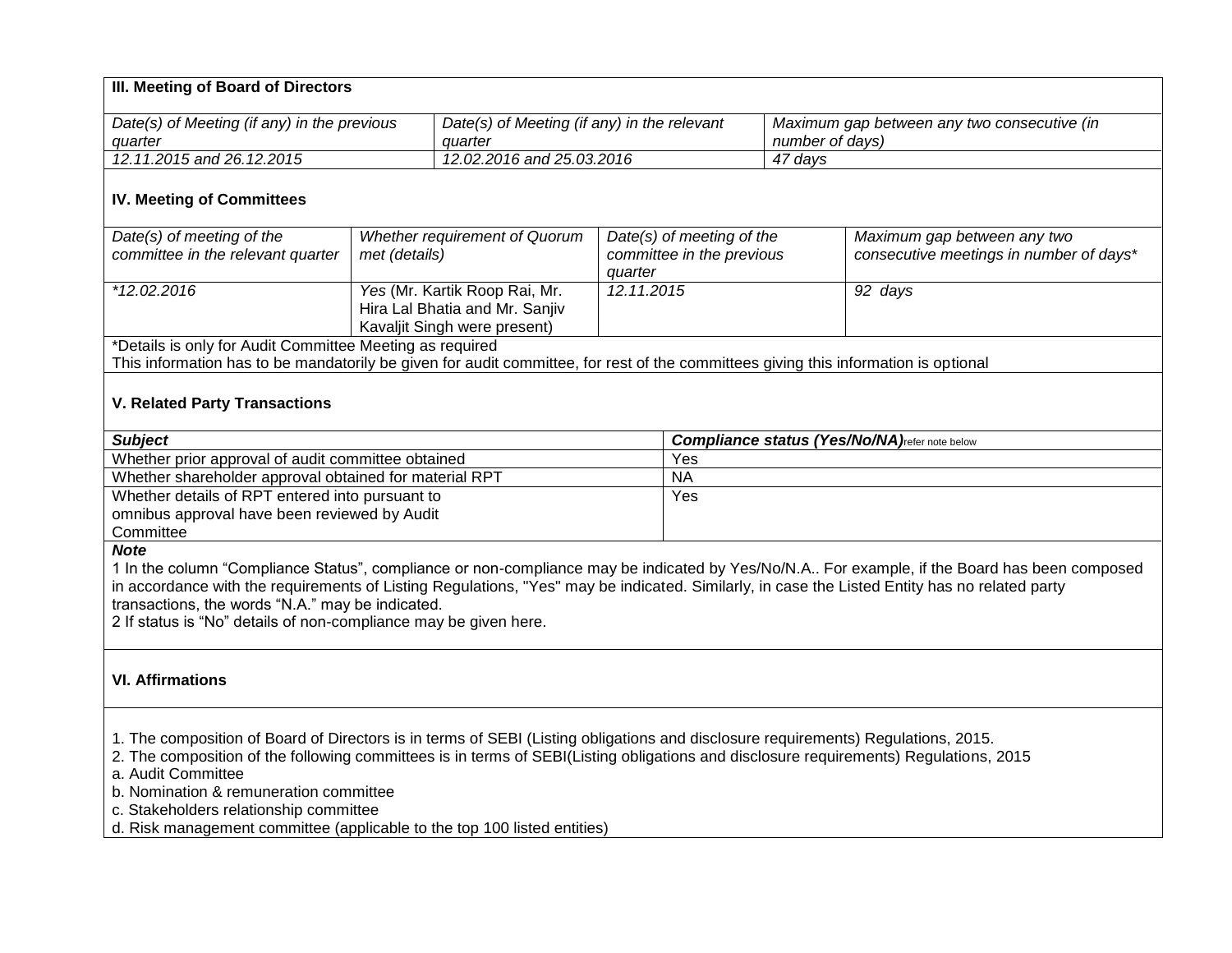3. The committee members have been made aware of their powers, role and responsibilities as specified in SEBI (Listing obligations and disclosure requirements) Regulations, 2015.

4. The meetings of the board of directors and the above committees have been conducted in the manner as specified in SEBI (Listing obligations and disclosure requirements) Regulations, 2015.

5. This report and/or the report submitted in the previous quarter has been placed before Board of Directors. Any comments/observations/advice of Board of Directors may be mentioned here: None

#### **Note:**

Information at Table I and II above need to be necessarily given in  $1_{st}$  quarter of each financial year. However if there is no change of information in subsequent quarter(s) of that financial year, this information may not be given by Listed entity and instead a statement "same as previous quarter" may be given.

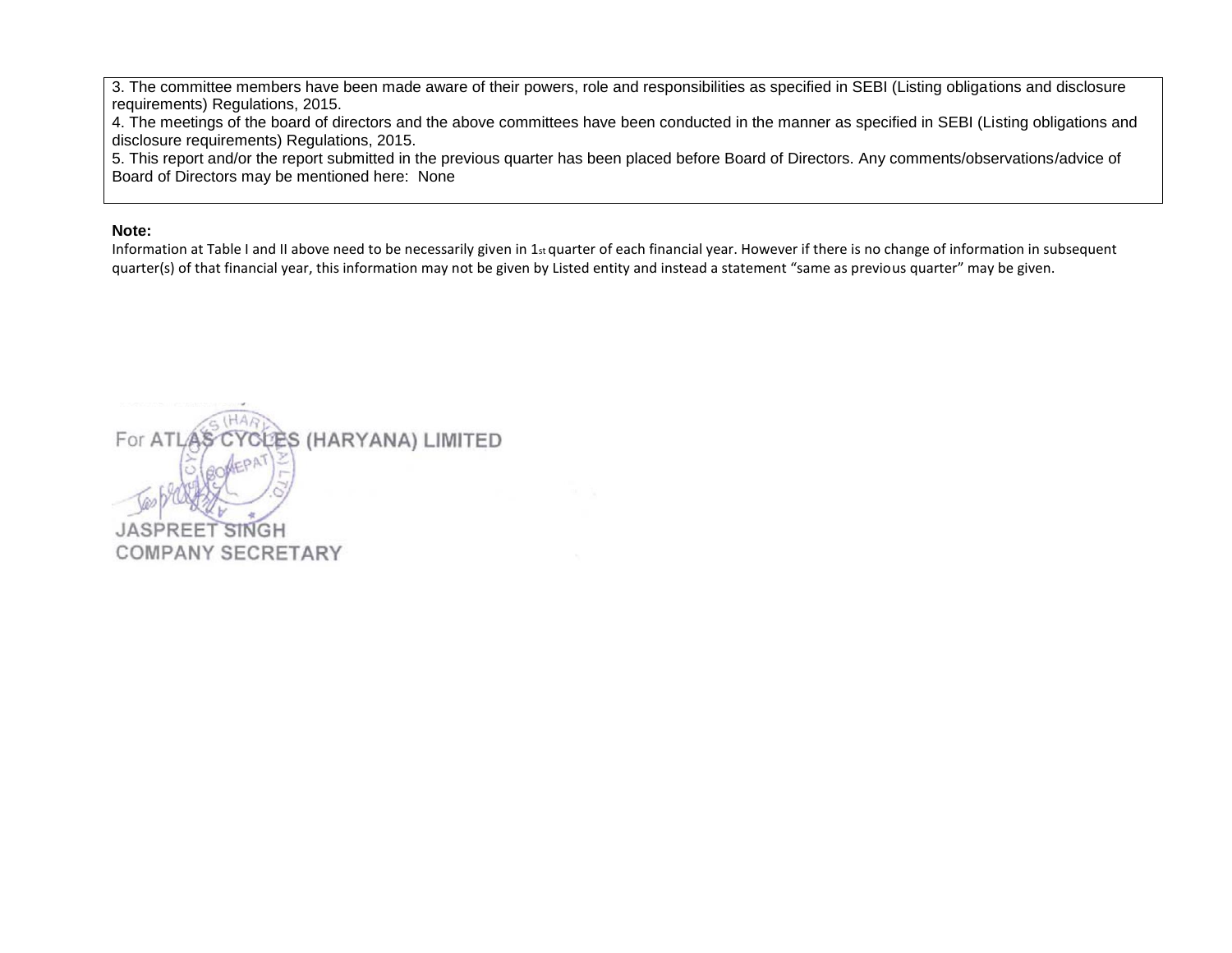#### **ANNEXURE II**

#### **Format to be submitted by listed entity at the end of the financial year (for the whole of financial year)**

| I. Disclosure on website in terms of Listing Regulations                          |                                |            |                              |  |  |  |  |
|-----------------------------------------------------------------------------------|--------------------------------|------------|------------------------------|--|--|--|--|
| <b>Item</b>                                                                       | <b>Compliance status</b>       |            |                              |  |  |  |  |
|                                                                                   | (Yes/No/NA) refer note below   |            |                              |  |  |  |  |
| Details of business                                                               |                                | <b>YES</b> |                              |  |  |  |  |
| Terms and conditions of appointment of independent directors                      |                                | <b>YES</b> |                              |  |  |  |  |
| Composition of various committees of board of directors                           |                                |            | <b>YES</b>                   |  |  |  |  |
| Code of conduct of board of directors and senior management personnel             |                                |            | <b>YES</b>                   |  |  |  |  |
| Details of establishment of vigil mechanism/ Whistle Blower policy                |                                |            | <b>YES</b>                   |  |  |  |  |
| Criteria of making payments to non-executive directors                            |                                |            | <b>YES</b>                   |  |  |  |  |
| Policy on dealing with related party transactions                                 |                                |            | <b>YES</b>                   |  |  |  |  |
| Policy for determining 'material' subsidiaries                                    |                                |            | <b>YES</b>                   |  |  |  |  |
| Details of familiarization programmes imparted to independent directors           |                                |            | <b>YES</b>                   |  |  |  |  |
| Contact information of the designated officials of the listed entity who are      |                                |            | <b>YES</b>                   |  |  |  |  |
| responsible for assisting and handling investor grievances                        |                                |            |                              |  |  |  |  |
| email address for grievance redressal and other relevant details                  |                                |            | <b>YES</b>                   |  |  |  |  |
| <b>Financial results</b>                                                          |                                |            | <b>YES</b>                   |  |  |  |  |
| Shareholding pattern                                                              |                                |            | <b>YES</b>                   |  |  |  |  |
| Details of agreements entered into with the media companies and/or their          |                                |            | <b>NA</b>                    |  |  |  |  |
| associates                                                                        |                                |            |                              |  |  |  |  |
| New name and the old name of the listed entity                                    |                                |            | <b>YES</b>                   |  |  |  |  |
| <b>Il Annual Affirmations</b>                                                     |                                |            |                              |  |  |  |  |
| <b>Particulars</b>                                                                | <b>Regulation Number</b>       |            | <b>Compliance status</b>     |  |  |  |  |
|                                                                                   |                                |            | (Yes/No/NA) refer note below |  |  |  |  |
| Independent director(s) have been                                                 | $16(1)(b)$ & $25(6)$           |            | <b>YES</b>                   |  |  |  |  |
| appointed in terms of specified criteria of                                       |                                |            |                              |  |  |  |  |
| 'independence' and/or 'eligibility'                                               |                                |            |                              |  |  |  |  |
| <b>Board composition</b>                                                          | 17(1)                          |            | <b>YES</b>                   |  |  |  |  |
| Meeting of Board of directors                                                     | 17(2)                          |            | <b>YES</b>                   |  |  |  |  |
| <b>Review of Compliance Reports</b>                                               | 17(3)                          |            | <b>YES</b>                   |  |  |  |  |
| Plans for orderly succession for                                                  | 17(4)                          |            | <b>YES</b>                   |  |  |  |  |
| appointments                                                                      |                                |            |                              |  |  |  |  |
| Code of Conduct                                                                   | 17(5)                          |            | <b>YES</b>                   |  |  |  |  |
| Fees/compensation                                                                 | 17(6)                          |            | <b>YES</b>                   |  |  |  |  |
| Minimum Information                                                               | 17(7)                          |            | <b>YES</b>                   |  |  |  |  |
| <b>Compliance Certificate</b>                                                     | 17(8)                          |            | <b>YES</b>                   |  |  |  |  |
| Risk Assessment & Management                                                      | 17(9)                          |            |                              |  |  |  |  |
|                                                                                   |                                |            | <b>YES</b>                   |  |  |  |  |
| Performance Evaluation of Independent<br>17(10)<br><b>YES</b><br><b>Directors</b> |                                |            |                              |  |  |  |  |
| <b>Composition of Audit Committee</b>                                             |                                | <b>YES</b> |                              |  |  |  |  |
| <b>Meeting of Audit Committee</b>                                                 | 18(1)<br>18(2)                 | <b>YES</b> |                              |  |  |  |  |
| Composition of nomination & remuneration                                          | $19(1)$ & (2)                  |            | <b>YES</b>                   |  |  |  |  |
| committee                                                                         |                                |            |                              |  |  |  |  |
| Composition of Stakeholder Relationship                                           | $20(1)$ & (2)                  |            | <b>YES</b>                   |  |  |  |  |
| Committee                                                                         |                                |            |                              |  |  |  |  |
| Composition and role of risk management                                           |                                | <b>YES</b> |                              |  |  |  |  |
| committee                                                                         | 21(1), (2), (3), (4)           |            |                              |  |  |  |  |
| Vigil Mechanism                                                                   | 22                             |            | <b>YES</b>                   |  |  |  |  |
| Policy for related party Transaction                                              | $23(1), (5), (6), (7)$ & $(8)$ |            | <b>YES</b>                   |  |  |  |  |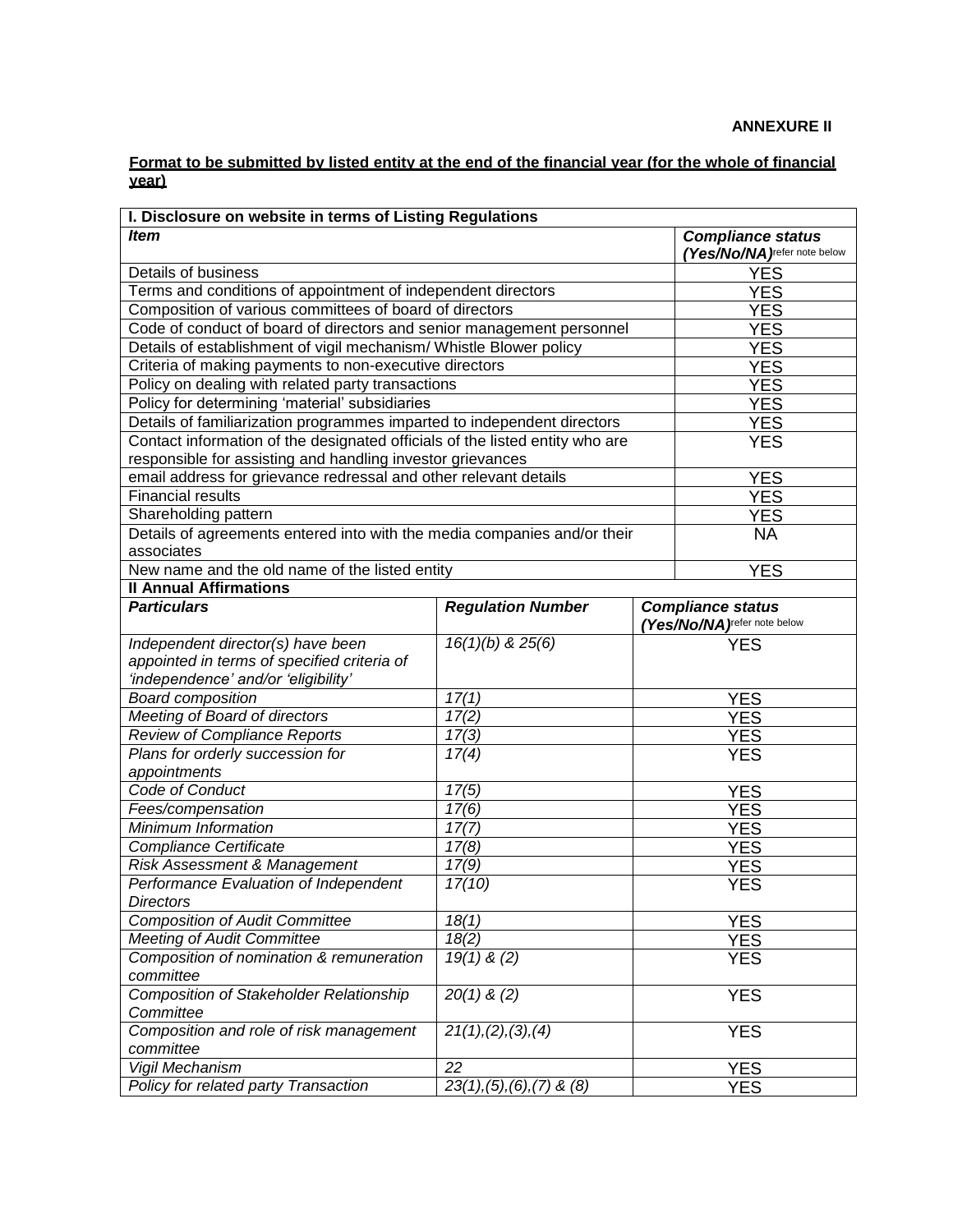| Prior or Omnibus approval of Audit<br>Committee for all related party transactions     | 23(2), (3)                   | <b>YES</b> |
|----------------------------------------------------------------------------------------|------------------------------|------------|
| Approval for material related party<br>transactions                                    | 23(4)                        | NА         |
| Composition of Board of Directors of<br>unlisted material Subsidiary                   | 24(1)                        | YES.       |
| Other Corporate Governance requirements<br>with respect to subsidiary of listed entity | $24(2), (3), (4), (5)$ & (6) | <b>YES</b> |
| Maximum Directorship & Tenure                                                          | $25(1)$ & $(2)$              | <b>YES</b> |
| Meeting of independent directors                                                       | $25(3)$ & $(4)$              | <b>YES</b> |
| Familiarization of independent directors                                               | 25(7)                        | <b>YES</b> |
| <b>Memberships in Committees</b>                                                       | 26(1)                        | YES        |
| Affirmation with compliance to code of<br>conduct from members of Board of             | 26(3)                        | <b>YES</b> |
| Disclosure of Shareholding by Non-<br><b>Executive Directors</b>                       | 26(4)                        | <b>YES</b> |
| Policy with respect to Obligations of<br>directors and senior management               | 26(2) & 26(5)                | <b>YES</b> |

*Note*

1 In the column "Compliance Status", compliance or non-compliance may be indicated by Yes/No/N.A.. For example, if the Board has been composed in accordance with the requirements of Listing Regulations, "Yes" may be indicated. Similarly, in case the Listed Entity has no related party transactions, the words "N.A." may be indicated.

2 If status is "No" details of non-compliance may be given here.

3 If the Listed Entity would like to provide any other information the same may be indicated here.

### **III Affirmations:**

The Listed Entity has approved Material Subsidiary Policy and the Corporate Governance requirements with respect to subsidiary of Listed Entity have been complied.

For ATLAS CYCLES (HARYANA) LIMITED JASPREET SINGH **COMPANY SECRETARY**